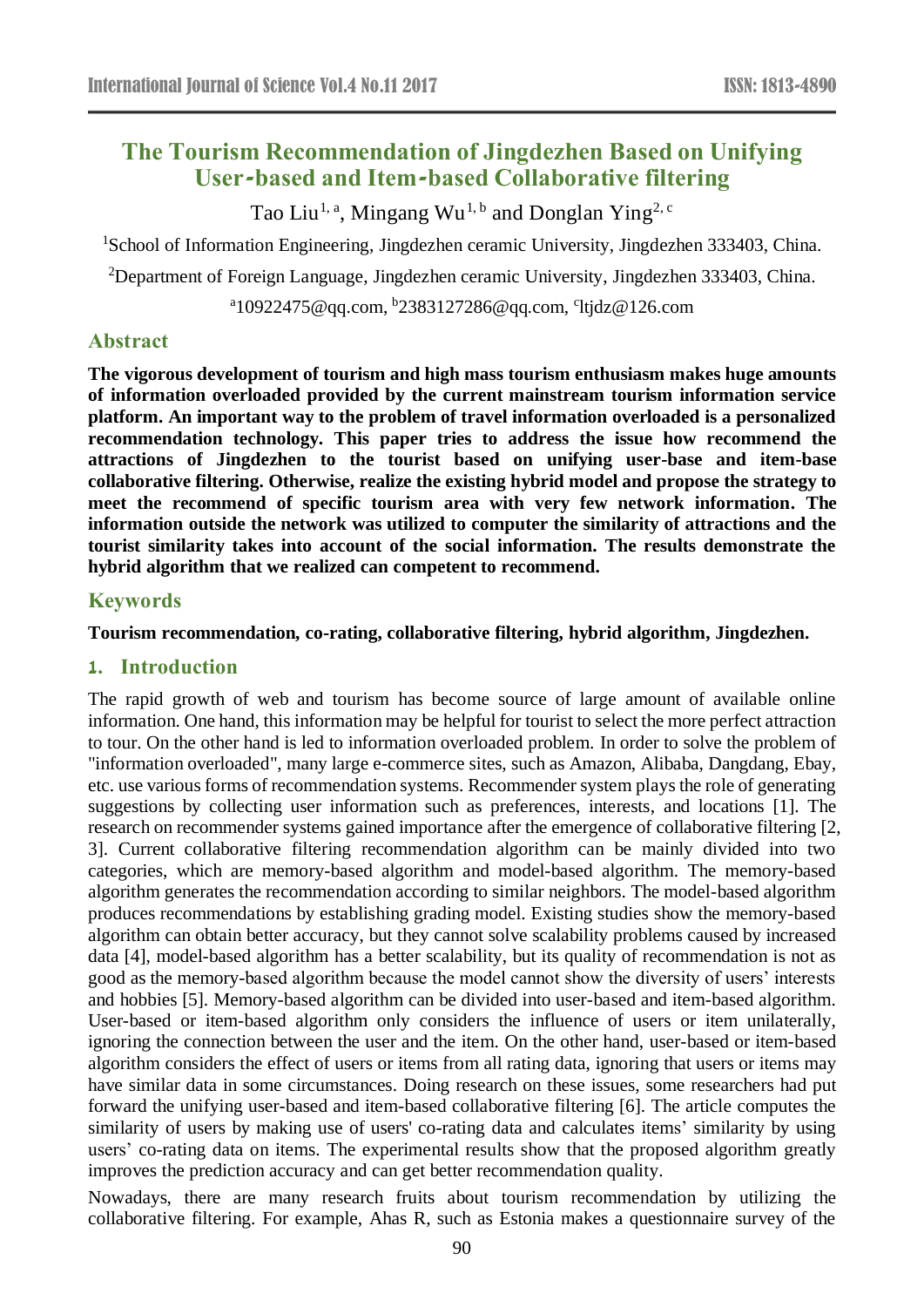tourism activities of tourists, and analyzes their individualized tourism destination information [7]; Fengmei Ma gets users' travel demands by means of online interview, and recommends scenic spots by calculating comprehensive interest degree [8]; Xian-fei wang inspires users' requirements by means of talks, and recommends attractions and hotels by constraining tourism knowledge base [9]; HAO Qiang recommends tourism destination to users by finding out users' information by means of topic modeling [10]; Yin H produces trip planning system through geo-tagged photos [11]. Although many existing researches can recommend travel information for users effectively, in certain tourist area explicit information is less on the web and model developers are unfamiliar with the tourist area, it will not role to play. The information outside the network will gradually become the main source of getting users' information, and the traditional grading recommendations will face a bigger challenge. Hence, how to effectively mine users' implicit preference information becomes an urgent problem in the field of the travel recommendation.

The main aim of this paper is to generate attractions of Jingdezhen based on the hybrid user-based and item-based collaborative filtering. The information outside the network that model developer had mastered is considered to form neighbor attractions. The tourist similarity takes into account of the social information. This paper focuses on the unifying collaborative filtering and its application in tourism of Jingdezhen. Since many scholars are trying to study how to improve the efficiency and accuracy of recommender algorithms, this paper will modify the existing model to meet the recommend of specific tourism area with very few network information.

# **2. Related Research**

### **2.1 User-based Collaborative Filtering**

The user-based algorithm finds several most similar neighbors by analyzing rating of different users. For the items current users have not yet rated, the algorithm makes the prediction according to users rating for it. This algorithm mainly concerns the connection of different users' interests, so it's called user-based collaborative filtering recommendation algorithm. The user-based algorithm was first proposed by Goldberg when building the email filtering system Tapeslry [12], and was later used by GroupLens to recommend news [13]. Herlocker J first proposed users' similarity parameters and neighbor users' selected threshold, and proved through the experiment the accuracy of recommendation were improved after these parameters' introduction [14]. Lee H C puts forward the method of using users' evaluation to predict users' rating of unevaluated items. The experimental results show that the improved algorithm obtains a higher recommendation quality [15].

#### **2.2 Item-based Collaborative Filtering**

Item-based algorithm was first put forward by Sarwar [16]. The algorithm looks for the most similar items to items the current users have not yet rated, then predicts the current users' rating by using their rating on similar items. Amazon website uses the algorithm to recommend commodities for users, achieving better real-time recommendation effects [17]. Deshpande M proves through experiments that item-based algorithm has higher recommendation quality than user-based algorithm [18].

### **2.3 Hybrid User-based and Item-based Collaborative Filtering**

Xue G R proposes cluster-based collaborative filtering recommendation algorithm, using clustering technology to fill vacancy value and to select users' neighbors and items' neighbors [19]. Wang J establishes probability model to predict users' vacant rating data, and puts forward the algorithms of predictive value which combines user-based algorithm and item-based algorithm [20]. Ma H proposes a user-based and item-based weighting algorithm to fill vacancy value, and then predicts the collaborative filtering recommendation algorithm. Obviously, there is maybe impact the authentic prediction results utilizing fill the vacancy value before predicting. Through experiments, he proves its recommendation quality is better than other algorithms' [21]. These algorithms take into account of the connection between users and items rely on mining social information or data set, and are based on weight combining user-based algorithm and item-based algorithm, but it is hard to give a suitable weight without full understanding of the data set in advance. In this paper not only considers the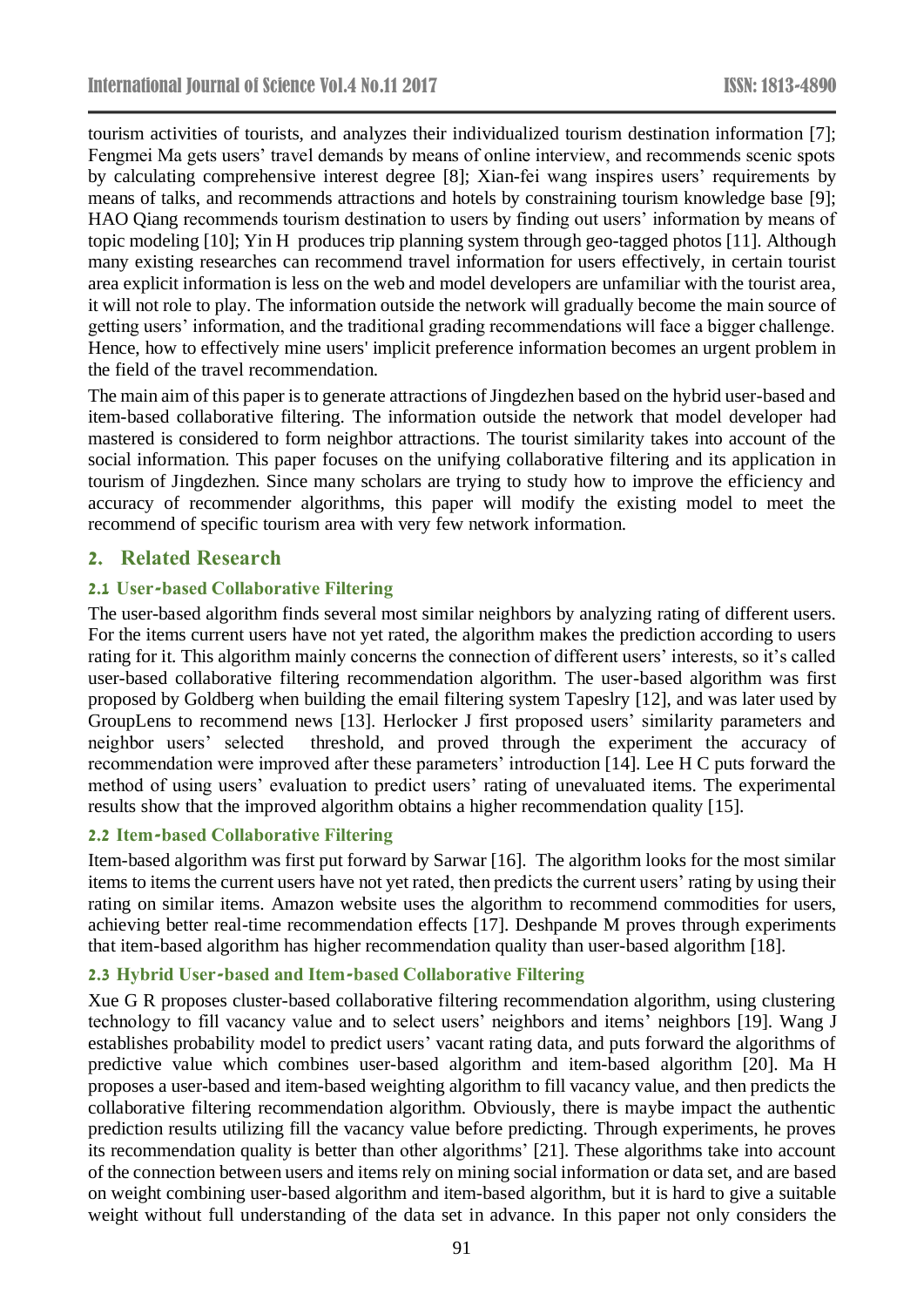situation in which users or items may have similar data, but also solves the problem that some algorithms are sensitive to the weight. Furthermore, the offline data is considered to calculate the weight in special tourism area due to the network data of attractions is very few.

### **3. The Unifying Model**

The contribution in this paper is developed to recommend for the tourists for travelling in Jingdezhen. It will mainly consider the following two aspects: (1) the building of the unifying algorithm; (2) the application strategy of the hybrid algorithm on the attraction of Jingdezhen.

#### **3.1 The Building of Unifying Algorithm**

Relying on user-based collaborative filtering or item-based collaborative filtering only is undesirable, especially when the ratings from these two sources are quite often not available. Consequently, predictions are often made by averaging ratings from 'not-so-similar' users or items. Many scholars had pointed out that the accuracy of prediction can be improved by fusing user-based collaborative filtering and item-based collaborative filtering.

In general, many factors may influence the efficiency and accuracy of recommendation in some way according to relevant research. There are three main factors, which are similarity based on co-rating data, neighbor threshold and dynamic weighting of prediction. Similarity computation is the most critical step in collaborative filtering recommendation algorithm. Documents [14,15] show through experiments that Pearson correlation coefficient can better indicate users' or items' similarity degree. This paper also uses the Pearson correlation coefficient.

#### **3.1.1. Similarity Based on Co-rating Data**

When choosing users' co-rating data to compute users' similarity degree, such circumstance may appear: the number of items two users have commonly rated is very rare, but similarity is very high because their ratings are very close. Actually this circumstance may overestimate the similarity of users, because when the number of items the users are both interested in is small, their interests and hobbies are probably different. So, besides selecting co-rating data, the number of items users have commonly rated should also be considered. Only in this way can users' similarity degree in interests and hobbies be shown more accurately. So, some scholars use the number of items users have commonly rated to adjust users' similarity, said as the following formula 1.

$$
Sim(a, u) = \frac{Min(k, \gamma)}{\gamma} \bullet Sim(a, u)
$$
\n(1)

Among them,  $k$  is the number of items of user a and user u have commonly rated;  $\gamma$  is the preset parameter to adjust users' similarity. *Min*( $k, \gamma$ ) is to take the smaller number between k and  $\gamma$ . If the number of items users have commonly rated is greater than or equal to  $\gamma$ , the similarity of users doesn't need to be adjusted. On the other hand, the similarity of users is adjusted according to the ratio of  $k$  and  $\gamma$ .

Similarly, items' similarity can be adjusted by using the number of users items have commonly rated. The formula shows below.

$$
Sim(i, j) = \frac{Min(S, \delta)}{\delta} \bullet Sim(i, j)
$$
\n(2)

Among them, S is the number of users of item i and item j have commonly rated;  $\delta$  is the preset parameter to adjust items' similarity.

The paper won't explain the similarity formula  $Sim(a, u)$  or  $Sim(i, j)$  in detail because many scholars have described in the thesis.

#### **3.1.2. Neighbor Threshold**

Though the similarity of users as well as items after adjusting may be small, if such users or items are used as the similar neighbors to predict ratings, the accuracy of prediction may be reduced, which will affect the final recommendation quality. So this paper uses threshold  $\theta$  and  $\eta$  to respectively restrict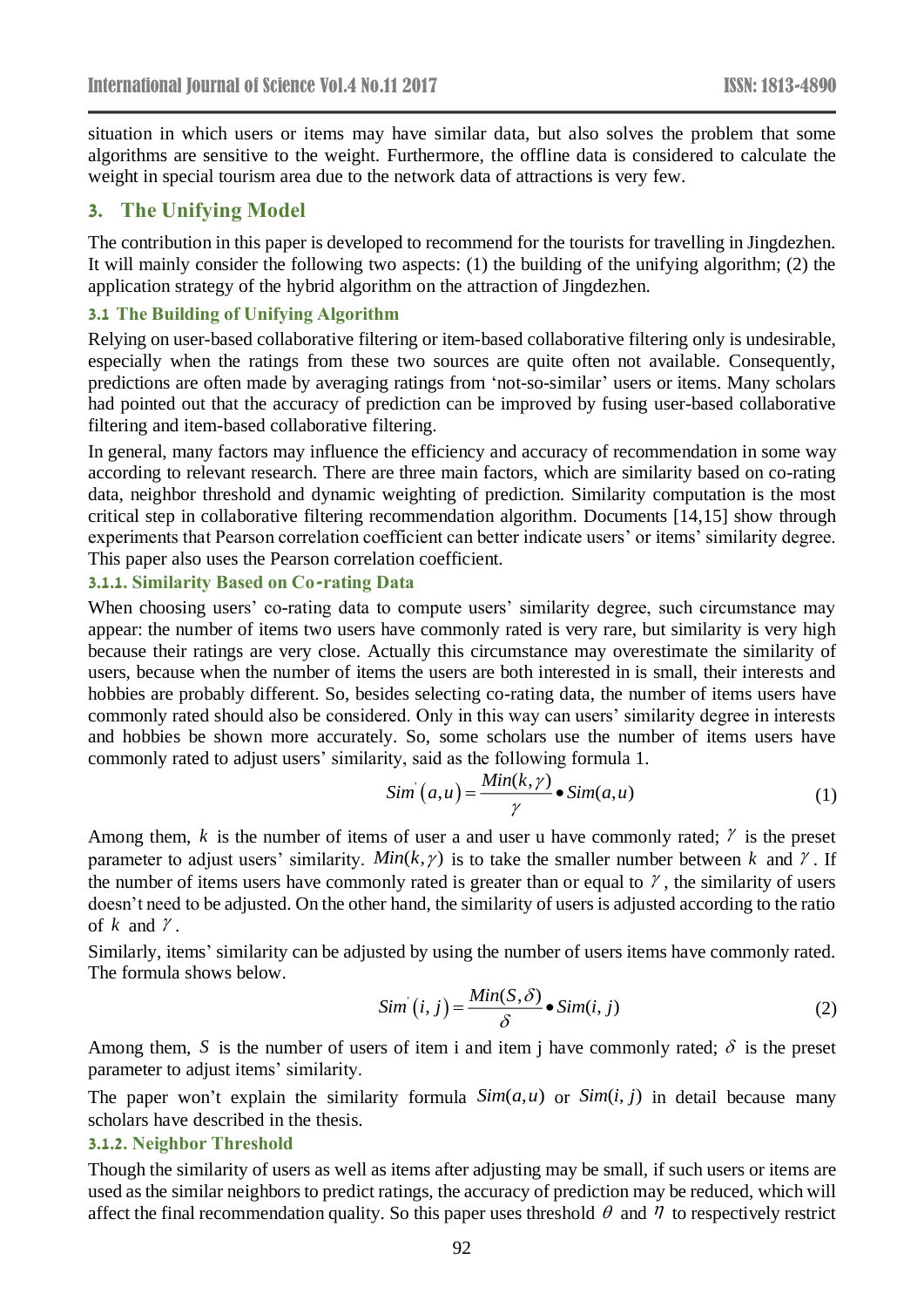the selection of users' and items' similar neighbors. The formula 6 and 7 reflect respectively the relationship between threshold and similarity.

$$
S(u) = \{a \mid Sim'(a, u) > \eta, a \neq u\}
$$
\n(3)

$$
S(i) = \{ j \mid Sim'(i, j) > \theta, j \neq i \}
$$
\n
$$
(4)
$$

Among them,  $S(u)$  means the users set of similar neighbors,  $\eta$  is the selection threshold of similar neighbors, the value of  $\eta$  determines the number the users sets of similar neighbors. Only when the similarity to user u is greater than  $\eta$ , can other users be selected as similar neighbors. S(i) expresses the items set of similar neighbors,  $\theta$  is the selection threshold of similar neighbors, the value of  $\theta$ determines the number the items sets of similar neighbors. Only when the similarity to item j is greater than  $\theta$ , can other items be selected as similar neighbors.

#### **3.1.3. Dynamic Weighting of Prediction**

To combine user-based algorithm and item-based algorithm, this paper uses weighting factor  $\lambda_i$  and  $\lambda_u$ , both of which are in the [0, 1] value.  $\lambda_u$  shows the dynamic impact of user-based algorithm on prediction results;  $\lambda_i$  shows the dynamic impact of item-based algorithm on prediction results. Choosing appropriate weighting factors automatically can combine dynamically advantages of user-based algorithm and item-based algorithm, making the prediction results achieve a good balance, making recommendation more accurate and more stable. If the more similar neighbors the user has, the stronger their similarity is, and the more influence the user- based algorithm has on the prediction results, then the greater the value of  $\lambda_{\mu}$  should be; On the other hand, the value of  $\lambda_{i}$  should be bigger. Because the users' or items' similarity reflects the characteristics of dynamic change, as described in formulas 8 and 9, this article sets  $\lambda_i$  and  $\lambda_\mu$  dynamically by using the ratio of sum of squares of users' similarity to sum of squares of items' similarity. Sum of squares is used to enlarge similarity's influence, making prediction results more inclined to be obtained by the party with stronger similarity, expressed in formula 5 to 9 as follows:

$$
\lambda_i = \frac{\sum_{j \in S(i)} Sim^2(i, j)}{\sum_{a \in S(u)} Sim^2(a, u) + \sum_{j \in S(i)} Sim^2(i, j)}
$$
(5)

$$
\lambda_{u} = \frac{\sum_{a \in S(u)} Sim^{2}(a, u)}{\sum_{a \in S(u)} Sim^{2}(a, u) + \sum_{j \in S(i)} Sim^{2}(i, j)}
$$
(6)

$$
\lambda_{\mu} + \lambda_{i} = 1 \tag{7}
$$

$$
P(R_{u,i}) = \lambda_u \times P_{user}(R_{u,i}) + \lambda_i \times P_{item}(R_{u,i})
$$
\n(8)

#### **3.1.4. Experimental process and Discussion of results**

The data set used in the paper's experiment is provided by MovieLens website (http: / / movieLens. umn. edu) [21]. It is created and maintained by GroupLe Research Team of the University of Minnesota in the United States. This experiment in this paper uses MAE (Mean Absolute Error) as the standard of measuring an algorithm. MAE measures prediction accuracy by calculating the error between prediction scores and actual scores. MAE is the most commonly-used method in collaborative filtering recommendation algorithm. The smaller the value of MAE is, the more accurate the prediction is, and the higher quality the recommendation has.

$$
MAE = \frac{\sum_{u,i} |R_{u,i} - \hat{R}_{u,i}|}{N}
$$
(9)

Where N denotes the number of test ratings.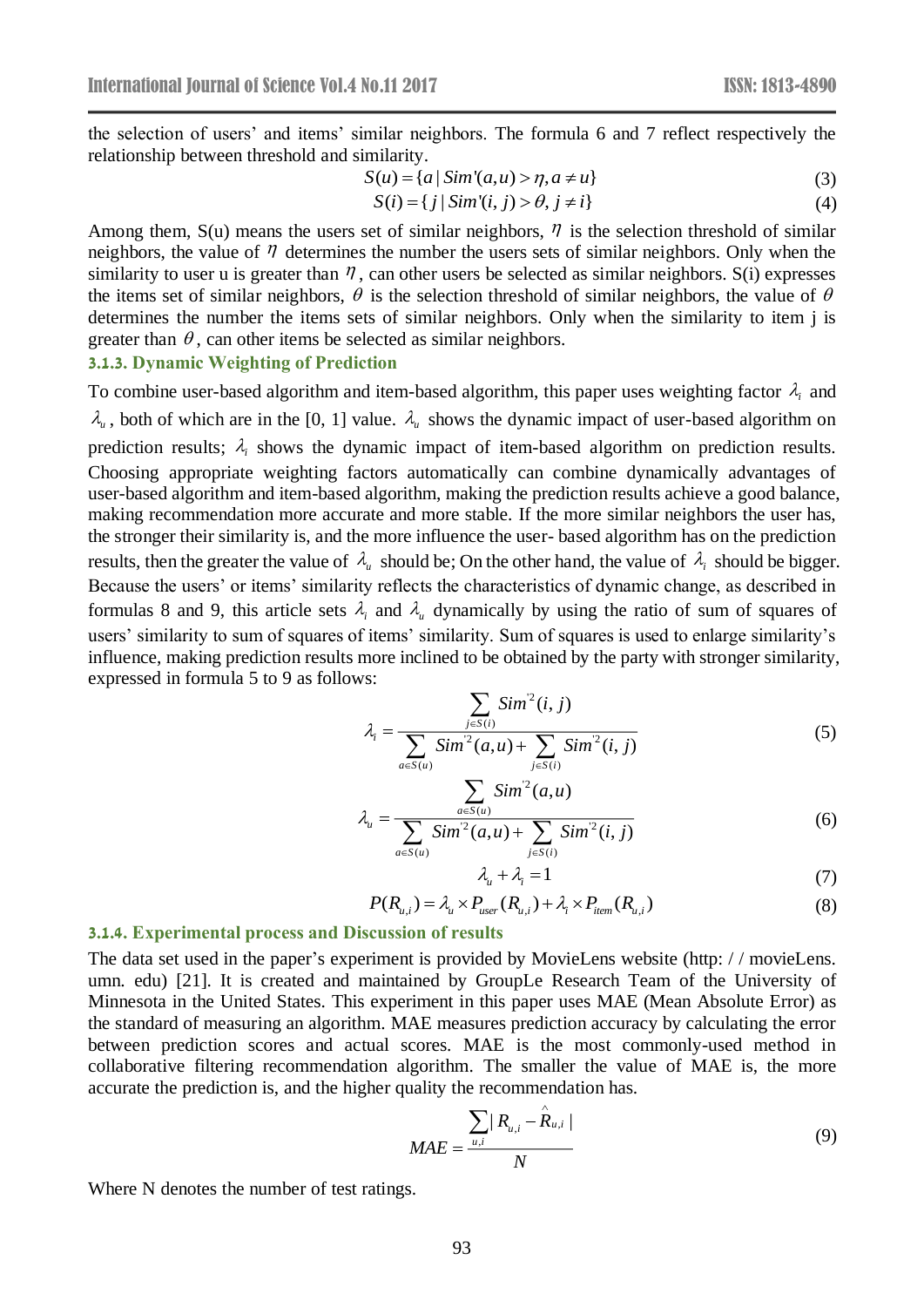In this paper, 500 users are extracted from the data set to do this experiment. To increase the density of the rating data, the 500 users' ratings on the unevaluated items are filled 2 and are divided into two groups. In one group, 300 users are selected as the training set; in the other group, remaining 200 users become the testing set. At last, calculate the error between prediction score and actual score, using MAE to measure the accuracy of prediction.  $\eta$  and  $\theta$  respectively represents similar neighbors selecting threshold of users and items, and these two parameters directly determine the number of similar neighbors collection. In this paper, to analyze the impact of  $\eta$  or  $\theta$ , parameter  $\delta = \gamma = 40$  is set, and then let  $\eta$  or  $\theta$  change from 0.045 to 0.075, adding 0.005 each time, the performance of the algorithm is shown in figure 1. If 100 users are selected as the testing set, the value of other parameters still is same as the original, the result of predict is shown in figure2.

From the results of two figures, the MAE of is obviously lower than that of other value when the value of  $\eta$  and  $\theta$  is 0.06 or 0.065, showing that the prediction score of the algorithm is closer to the actual score.  $\eta$  and  $\theta$  are preset parameter to adjust the similarity of users or items, which makes its calculation more reasonable. The two parameters can be used to adjust the circumstance in which users' co-rating data are few but their similarity is very high.



Fig1. The impact of similarity testing set=200



Fig2. The impact of similarity testing set=100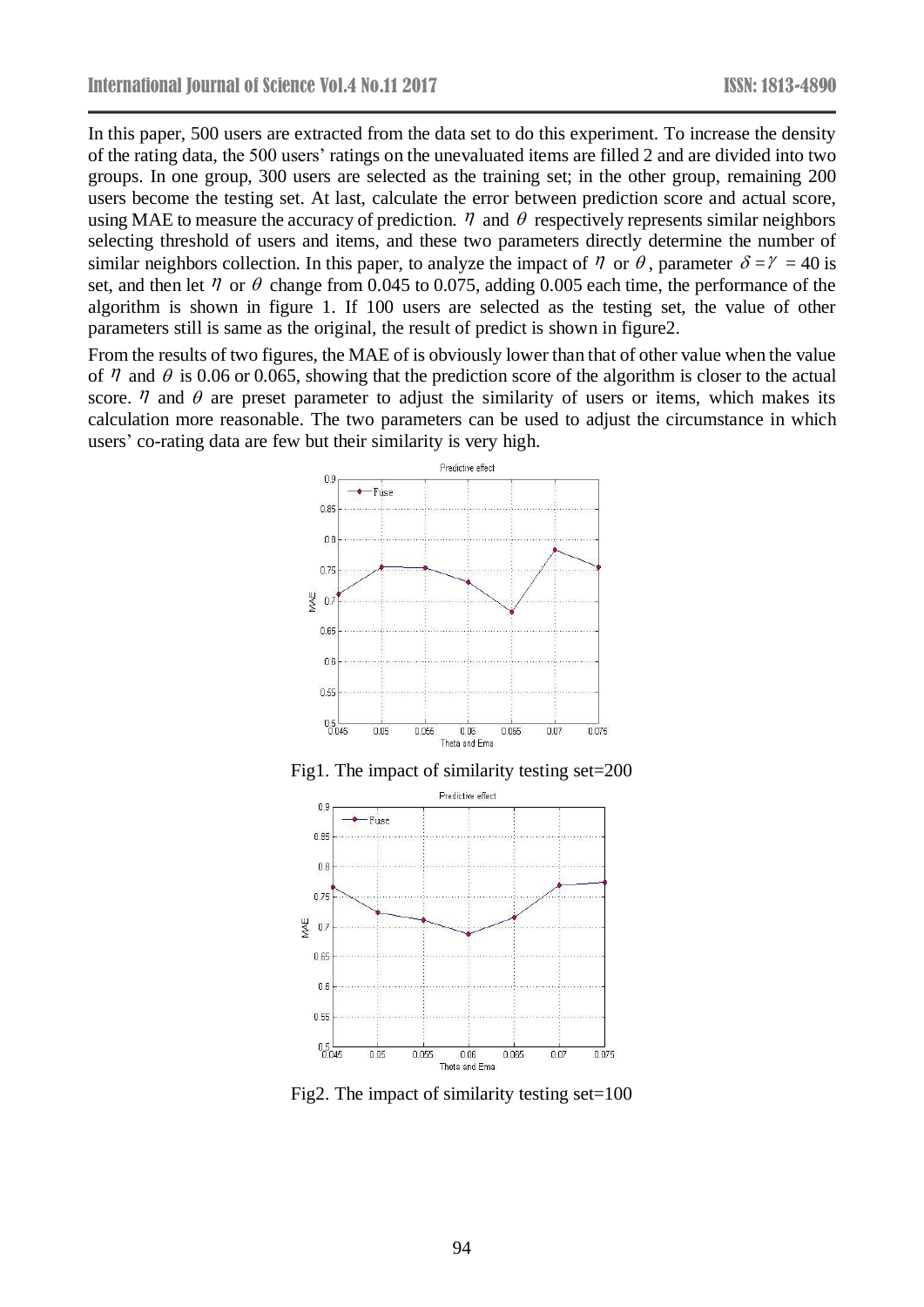

Fig3. The impact of intersection testing set=200



Fig4. The impact of intersection testing set=100

Figure 3 and figure 4 show the effect of  $\delta$  and  $\gamma$  on prediction rate. Moreover, no matter what circumstance, the MAE is lowest when  $\delta$  and  $\gamma$  is equal to 40. When  $\delta$  and  $\gamma$  is more than 40, the MAE is increased rapidly. So,  $\delta$  and  $\gamma$  being 40 can make the algorithm more effective in the prediction accuracy and range.

The experimental results On MovieLens dataset show that the fused method proposed in this paper can obtain better recommendation quality. Next, we will propose the recommend strategy on the attraction of Jingdezhen based on it.

#### **3.2 The application Strategy**

In addition to rating data, users and items have their own properties. How to use these properties to predict current user's interests and classify these items and improve the quality of the recommendation system is an important part of the future research. We divide the attractions into three categories according to offline knowledge including ancient books and the accumulation of previous research, because the specific tourism area of Jingdezhen with very few network information. The first class is shopping sites, such as Guomao square, Ceramics city and Antique market. The second class is kiln sites with natural landscape including Yaoli, Hutian, Ancient kiln, Kaolin Mountain and imperial kiln. The last class is ceramic art sites, such as Taoxichuan, Jingdezhen Ceramics Museum. In addition, we can select users' neighbor according to social information. The strategy will increase similarity precision compared to the method by presetting threshold. With the similarity increases, the result will more accurate because the similarity plays an important role in the unifying model.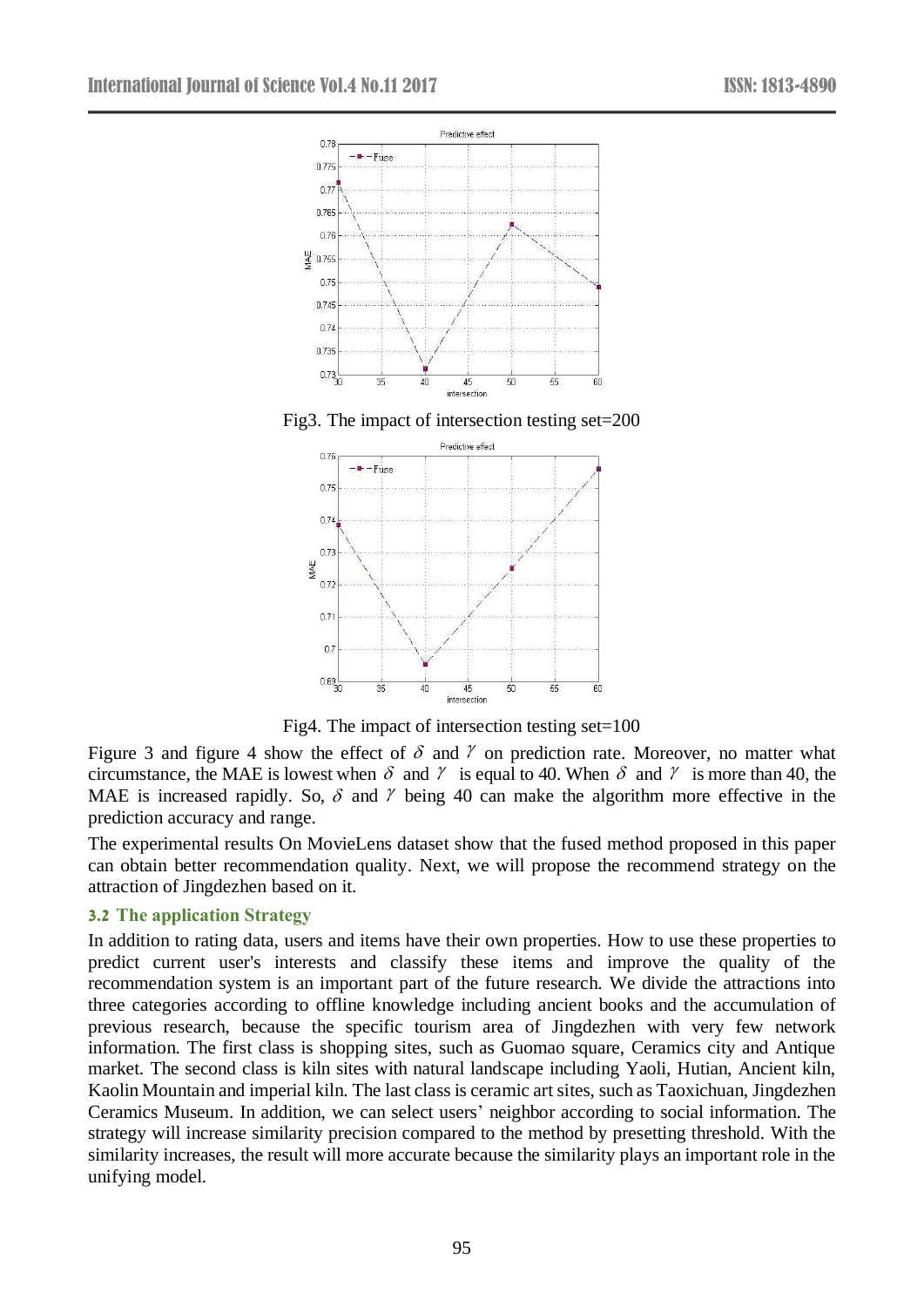### **4. Conclusion**

This paper puts forward the application strategy based on the unifying collaborative filtering recommendation algorithm. The main contributions of this paper are: (1) The situation is considered in which users or items have similar data, and the similarity of users and items is calculated by making use of co-rating data. (2) The connection between users and items is considered. By using the ratio of sum of squares of users' similarity to sum of squares of items' similarity as the weight, and by combining dynamically the user-based and item-based Collaborative Filtering Recommendation Algorithm, the problem that data are sensitive to fixed weight is solved, making the combination of the two algorithms achieve a good balance. (3) We use the offline knowledge to classify the tourist attractions of jingdezhen. How to formulaic represent the similarity by the classified attractions is also an important research in the future research.

### **Acknowledgments**

This research was supported by the Science and Technology Research Foundation of Education Bureau of Jiangxi Province, China (No. GJJ150922).

# **References**

- [1] Ravi, L. and Vairavasundaram, S., 2016. A Collaborative Location Based Travel Recommendation System through Enhanced Rating Prediction for the Group of Users. Computational intelligence and neuroscience, 2016, p.7.
- [2] Resnick, P., Iacovou, N., Suchak, M., Bergstrom, P. and Riedl, J., 1994, October. GroupLens: an open architecture for collaborative filtering of netnews. In Proceedings of the 1994 ACM conference on Computer supported cooperative work (pp. 175-186). ACM.
- [3] Shardanand, U. and Maes, P., 1995, May. Social information filtering: algorithms for automating "word of mouth". In Proceedings of the SIGCHI conference on Human factors in computing systems (pp. 210-217). ACM Press/Addison-Wesley Publishing Co.
- [4] Sarwar, B., Karypis, G., Konstan, J. and Riedl, J., 2001, April. Item-based collaborative filtering recommendation algorithms. In Proceedings of the 10th international conference on World Wide Web (pp. 285-295). ACM.
- [5] Xue, G.R., Lin, C., Yang, Q., Xi, W., Zeng, H.J., Yu, Y. and Chen, Z., 2005, August. Scalable collaborative filtering using cluster-based smoothing. In Proceedings of the 28th annual international ACM SIGIR conference on Research and development in information retrieval (pp. 114-121). ACM.
- [6] Wang J, Yin J, Zheng L R, et al. Collaborative filtering recommendation algorithm based on co-ratings and similarity weight [J]. Computer Science, 2010, 37(2): 99-104.
- [7] Ahas R, Aasa A, Roose A, et al. Evaluating passive mobile positioning data for tourism surveys: An Estonian case study [J]. Tourism Management, 2008, 29(3): 469-486.
- [8] Fangmei Ma. The Recommendation of Travel Destinations Based on Comprehensive Interest Measure [J]. Geomatics & Spatial Information Technology, 2014, 37(3): 55-56.
- [9] Xianfei Wang, Mei Chen, Xiaotian Li. Research and Design of Constraint-Based Travel Recommendation System [J]. Computer Technology and Development, 2012, 22(2): 141-145.
- [10]Hao Q, Cai R, Wang C, et al. Equip tourists with knowledge mined from travelogues[C]//Proceedings of the 19th international conference on World wide web. ACM, 2010: 401-410.
- [11]Yin H, Lu X, Wang C, et al. Photo2trip: an interactive trip planning system based on geo-tagged photos[C]//Proceedings of the 18th ACM international conference on Multimedia. ACM, 2010: 1579-1582.
- [12]Goldberg D, Nichols D, Oki B M, et al. Using collaborative filtering to weave an information tapestry [J]. Communications of the ACM, 1992, 35(12): 61-70.